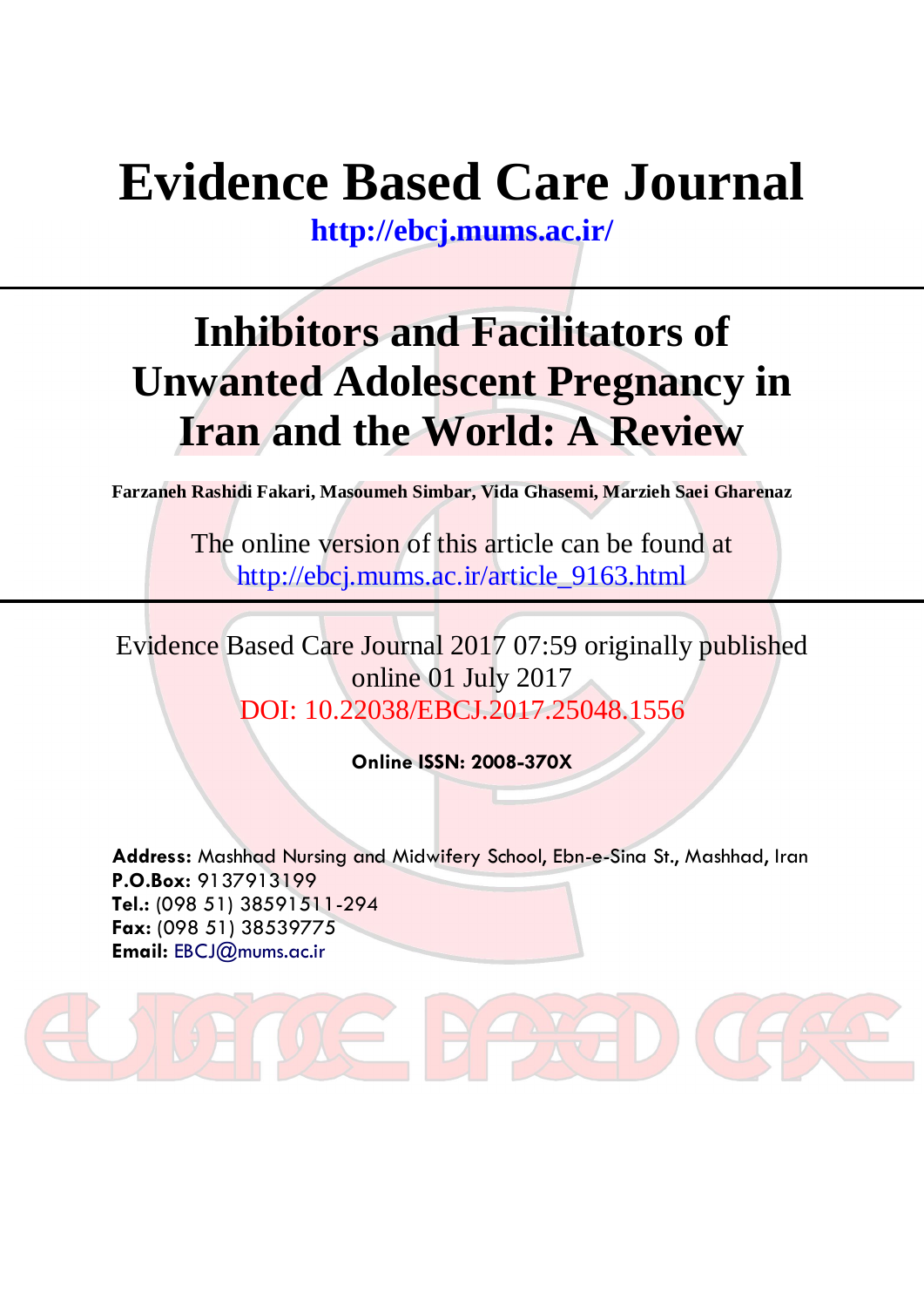

**Evidence Based Care Journal** 

Review Article



# **Inhibitors and Facilitators of Unwanted Adolescent Pregnancy in Iran and the World: A Review**

Farzaneh Rashidi Fakari<sup>1</sup>, Masoumeh Simbar<sup>2\*</sup>, Vida Ghasemi<sup>1</sup>, Marzieh Saei Gharenaz<sup>1</sup>

**Received**: 18/07/2017 **Accepted**: 16/08/2017

Evidence Based Care Journal, 7 (2): 59-70

# **Abstract**

**Background:** Approximately 16 million adolescent girls aged 15 to 19 years and 1 million teenage girls less than 15 years of age become pregnant worldwide annually, and the majority of these pregnancies are unintended. Unwanted adolescent pregnancy coupled with impaired and inadequate physical and mental health can lead to slow progression of the community and the short- and longterm negative consequences.

**Aim:** This study aimed to investigate the inhibitors and facilitators of unwanted adolescent pregnancy in Iran and across the globe.

**Method:** The current narrative review was conducted using the keywords of "pregnancy", "unwanted", and "adolescent" in both Persian and English articles published from 2000 to 2016. The searched databases included Google Scholar, PubMed, Elsevier, Scopus, ProQuest, Irandoc, Scientific Information Database (SID), and Magiran.

**Results:** Twenty-nine articles related to the study objectives were selected. Our investigations indicated that the inhibitors of unwanted adolescent pregnancy could be classified into four main categories of abstinence, religious beliefs, adolescent employment program, and parent-adolescent relationship. Further, the facilitators of unwanted adolescent pregnancy were categorized into eight categories of pornography on the Internet and media, peer pressure, lack of knowledge and information, drug and alcohol abuse, violence, adherence to fashion in clothing, economic and income status and family structure.

**Implications for Practice:** The findings of this review revealed that more studies were conducted to explore the facilitators of unwanted adolescent pregnancy in comparison with inhibitors. Shortage of knowledge and information among adolescents plays a major role in unwanted adolescent pregnancy. However, a definitive judgment on the contribution of each factor to unwanted adolescent pregnancy requires further in-depth studies.

**Keywords:** Adolescents, Inhibitors, Facilitators, Sexual relations, Unwanted pregnancy

<sup>1.</sup> PhD Student of Reproductive Health, Students Research Committee, Department of Midwifery and Reproductive Health, School of Nursing and Midwifery, Shahid Beheshti University of Medical Sciences, Tehran, Iran

<sup>2.</sup> Professor, Midwifery and Reproductive Health Research Center, Shahid Beheshti University of Medical Sciences, Tehran, Iran

<sup>\*</sup> Corresponding author, Email: msimbar@gmail.com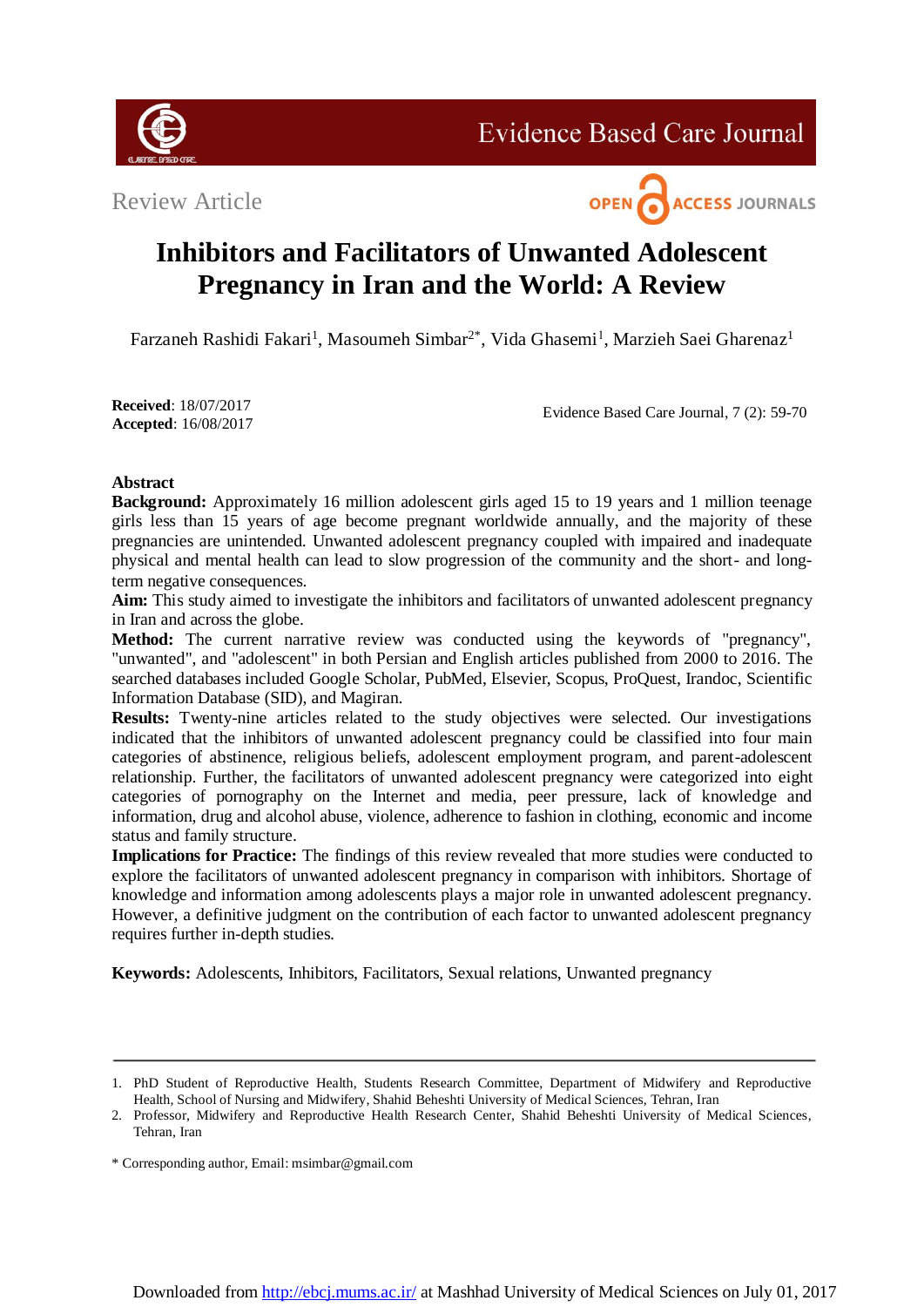#### **Introduction**

Adolescents account for approximately 1.2 billion of the world's population (1). Adolescence is a transitional stage from childhood to adulthood. According to some international organizations, adolescents are the young people aged between 10 and 19 years (2). Adolescence is an important period for the formation of personal identity and sexual orientation (3). Numerous unhealthy and high-risk behaviors occur in adolescence, resulting in short- and long-term undesirable consequences for adolescents, their families, and society (4). Some of the high-risk behaviors during adolescence include smoking, alcohol consumption, and unsafe sexual relations (5). New emotions emerge during adolescence; friends and peers become more significant, and the interest in the opposite sex heightens during this period (6-8).

More than half of the youth in the world begin their sexual activity during adolescence (9). According to the World Health Organization (WHO) statistics, about 16 million adole scent girls aged 15 to 19 years and 1 million teenage girls less than 15 years of age become pregnant worldwide annually (10). According to the same organization in 2016, annually almost 21 million teenage girls aged 15 to 19 years become pregnant in developing countries, about 49% of which are unintended (11). Mulugeta et al. (2014) showed that 30.8% of adolescent girls in Kenya had sex before marriage, one quarter (24.4%) of whom had unwanted pregnancy, 89% had abortion experience, and 11% had childbirth (12). The fertility rate for adolescents in China was 9 per 1000 births in 2012. Annually, more than 10 million self-induced abortions occur in China, 20-30% of which are among unmarried teenage girls  $(13)$ .

Unwanted adolescent pregnancy is associated with negative individual, economic, and social effects (14). Pregnancy and childbirth impose physiological strains to the mother's body, which in turn, may lead to disease development or increased predisposition to various disorders and complications, such as anemia, preeclampsia, low birth weight, neonatal malformations, dystocia, cesarean section, increased maternal and child mortality, and abortion (15). Unwanted adolescent pregnancy undermines emotional mother-child bond and increases aggressive behavior towards adolescents (16). Adolescent pregnancies give rise to undesirable social outcomes in the domains of education, job development, poverty rate, and social exclusion (17, 18); they also impose a significant financial burden to societies, such that about \$10.9 million per year is spent for this issue (19).

Another issue in adolescence is the change in psychological needs; in fact, adolescence is one of the most challenging periods in terms of mental health (20). According to Erikson's theory of psychosocial development, adolescents from the age of 12 years suffer from a psychosocial crisis termed as "identity versus confusion", which if remained unrecognized and unsatisfied, might play a role in the occurrence of unwanted pregnancy (6).

Given that adolescents are the most vulnerable age group to high-risk behaviors, any disorder or inadequate physical and mental health can contribute to slow progression of the community. On the other hand, adolescent health impairments may have negative long-term consequences for the health of the entire community (21). Therefore, recognizing the reasons for exposure of adolescents to the risk of unwanted pregnancy and the factors leading to facilitating or preventing unwanted adolescent pregnancy can help reduce the rate of unwanted pregnancy. Counseling with adolescents regarding unwanted pregnancy, as well as may predispose health care providers for more effective and expeditious action in this area. Therefore, this review was conducted to explore the inhibitors and facilitators of unwanted adolescent pregnancy in Iran and the world.

#### **Methods**

In this narrative review, all the authors searched the Google Scholar, PubMed, Elsevier, Scopus, ProQuest, Irandoc, Scientific Information Database (SID), and Magiran databases using the keywords of "pregnancy", "unwanted", and "adolescent" in both Persian and English and in the form of possible combinations to retrieve the relevant articles published from 2000 to 2016. In addition to articles, the WHO publications regarding unwanted adolescent pregnancy were also reviewed.

After the search, all the replicates were first excluded, and then the titles and abstracts of the articles were scanned. Next, the full text of the remaining articles was read to omit the unrelated articles. The relevant articles (both quantitative and qualitative articles) were included in the process. The remaining articles that met the inclusion criteria were chosen and confirmed qualitatively by all the authors. The main inclusion criteria were documentations related to unwanted pregnancy and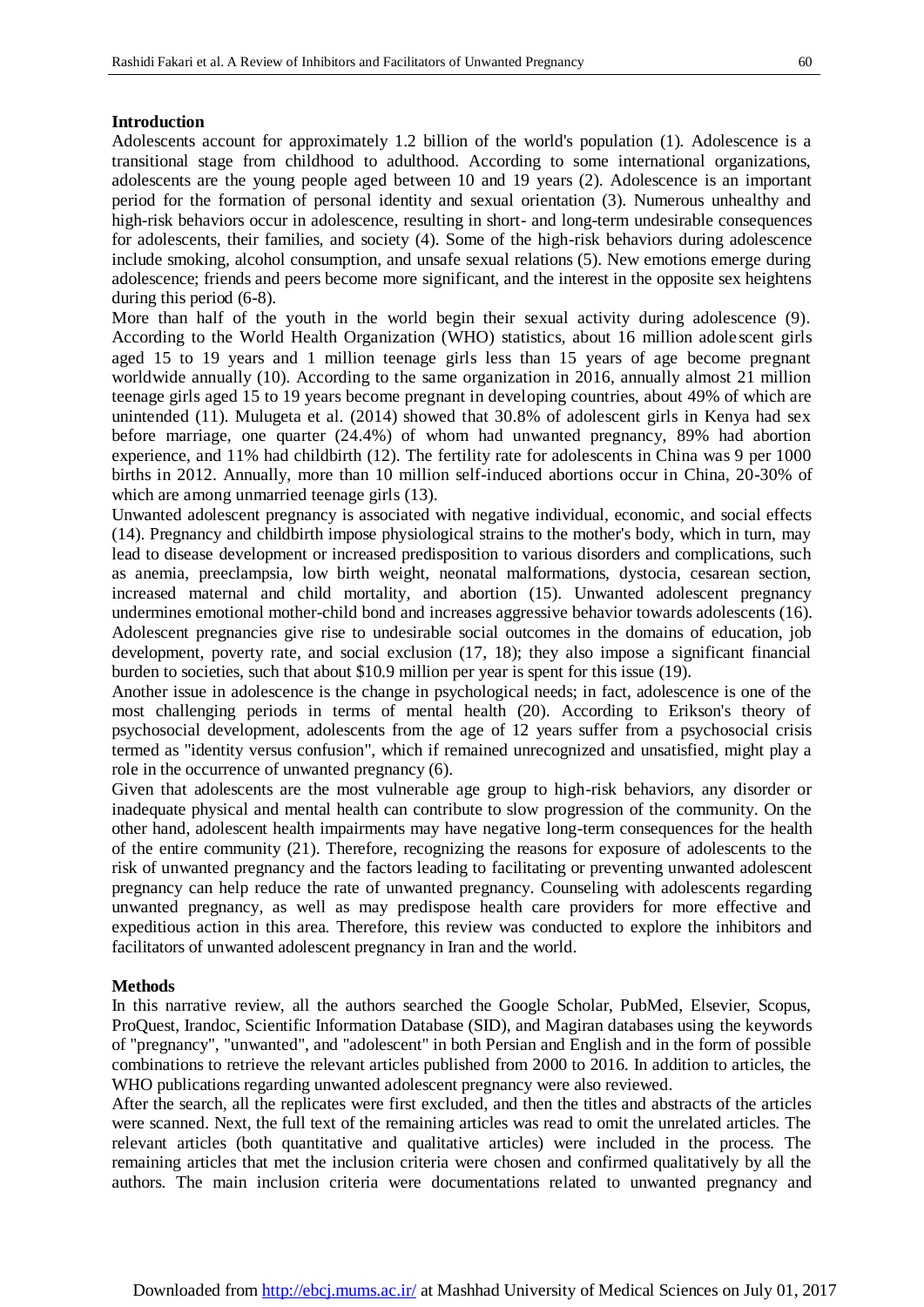

**Figure 1. The article selection flowchart**

adolescents in English or Persian and accessibility of full text of the articles. In general, our search rendered 1453 articles, and eventually 29 articles and documents were selected based on the inclusion criteria. Figure 1 illustrates the article selection procedure.

## **Results**

According to the findings of the review, the factors associated with unwanted adolescent pregnancy were expressed in two main categories of inhibitors and facilitators (Table 1).

| Table 1. A review of studies in Iran and across the globe |                                                                                                                                           |                     |                                     |                                                                                                                                                                                    |
|-----------------------------------------------------------|-------------------------------------------------------------------------------------------------------------------------------------------|---------------------|-------------------------------------|------------------------------------------------------------------------------------------------------------------------------------------------------------------------------------|
| Authors/year                                              | Objectives                                                                                                                                | Type of study       | Intervention<br>group               | Findings                                                                                                                                                                           |
| Izugbara (2015)                                           | Socio-demographic<br>risk factors for<br>unintended<br>pregnancy among<br>unmarried adolescent<br>Nigerian girls                          | Survey              | $6591$ girls<br>aged 15-19<br>years | There is a significant relationship<br>between the age and sex of the<br>head of household and the risk of<br>unwanted pregnancy in<br>unmarried adolescent girls.                 |
| Moni et al. (2013)                                        | Pregnancy among<br>unmarried<br>adolescents and<br>young adults                                                                           | Case-control        | 163 students                        | Lack of parental control, family<br>conflicts, and poor intra-family<br>relationship are significant<br>predictors of unmarried<br>adolescent pregnancy                            |
| Osaikhuwuomwan<br>et al. (2013)                           | Adolescents'<br>perspective<br>regarding adolescent<br>pregnancy, sexuality<br>and contraception                                          | Cross-<br>sectional | 362<br>adolescent<br>girls          | Peer education and access to<br>information without judgment<br>are useful tools for empowering<br>adolescents and changing their<br>perceptions/behaviors regarding<br>pregnancy. |
| Ramakuela et al<br>(2016)                                 | Views of teenagers<br>on termination of<br>pregnancy at<br>Muyexe high school<br>in Mopani District,<br>Limpopo Province,<br>South Africa | Qualitative         | 25 girls aged<br>$15-19$ years      | The majority of adolescents had<br>pregnancy stigma, fear of<br>parents and friends, and school<br>dropout.                                                                        |
| Melvin et al.<br>(2009)                                   | Pregnancy<br>stigmatization and<br>coping strategies of<br>adolescent mothers<br>in two societies of<br>Yoruba, Southwest<br>Nigeria      | Qualitative         | 48 mothers                          | Adequate social resources are<br>required to clarify the negative<br>burden of adolescent pregnancy<br>in response to adverse events<br>such as pregnancy stigma.                  |

Downloaded fro[m http://ebcj.mums.ac.ir/](http://ebcj.mums.ac.ir/) at Mashhad University of Medical Sciences on July 01, 2017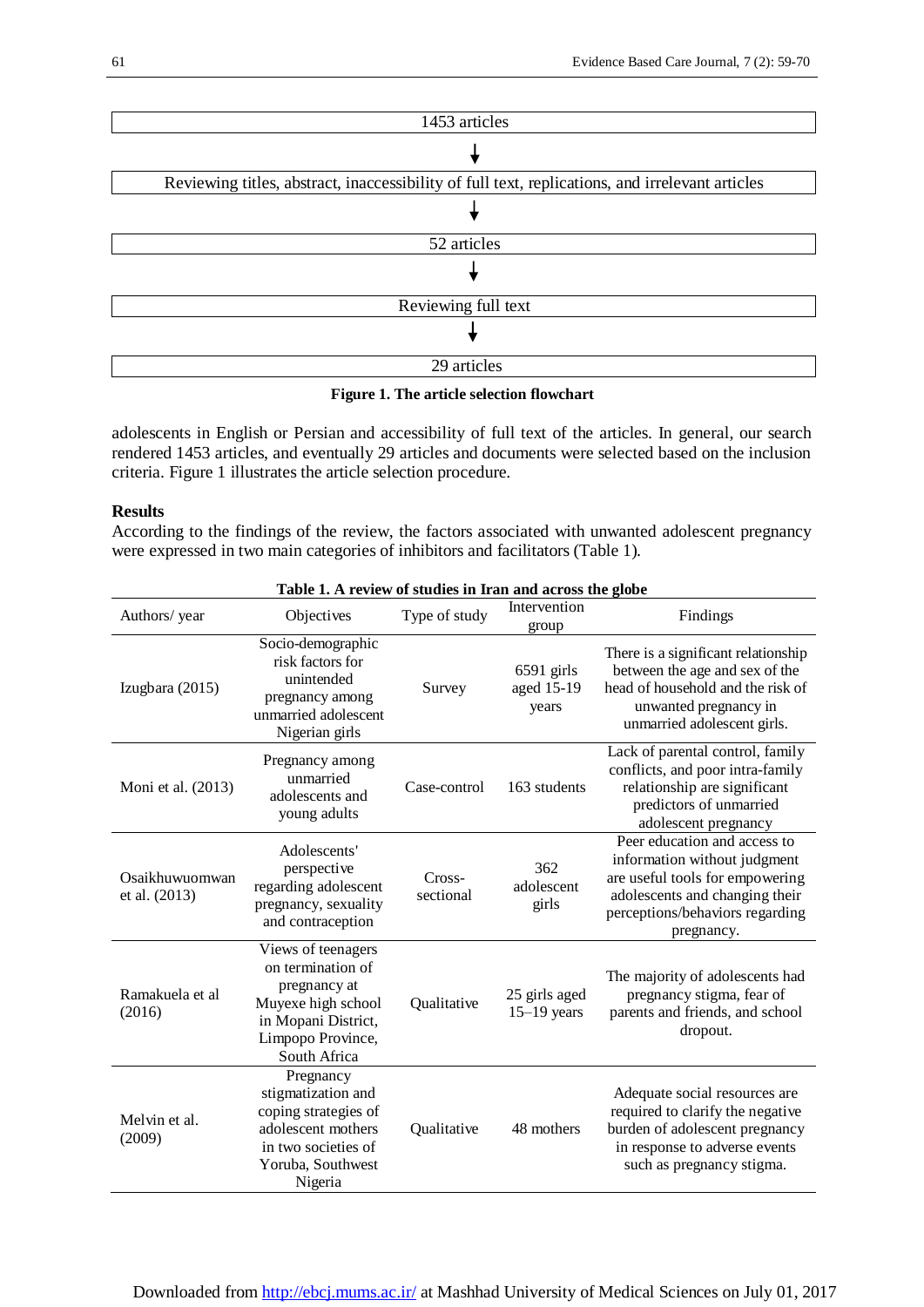| <b>Continuation of Table 1.</b> |                                                                                                                                                    |                       |                                            |                                                                                                                                                                                                    |  |
|---------------------------------|----------------------------------------------------------------------------------------------------------------------------------------------------|-----------------------|--------------------------------------------|----------------------------------------------------------------------------------------------------------------------------------------------------------------------------------------------------|--|
| Richter et al.<br>(2005)        | Perceptions of rural<br>teenagers on teenage<br>pregnancy                                                                                          | Qualitative           | 32 teenagers                               | The three main causes of<br>adolescent pregnancy are<br>related to attitude, awareness,<br>and contraception.                                                                                      |  |
| Stanger-Hall et al.<br>(2011)   | Determination of the<br>reasons for requiring<br>comprehensive sex<br>education in the US                                                          | Descriptive           | 1000 girls<br>aged 15-19<br>years          | Self-control training alone is<br>ineffective in the prevention of<br>pregnancy.                                                                                                                   |  |
| Novella et al.<br>(2015)        | The unforeseen<br>benefits of job<br>training on teenage<br>pregnancy                                                                              | Trial                 | 564 girls<br>aged 16-19<br>years           | The job-training programs<br>reduce the probability of<br>adolescent pregnancy by 8%.                                                                                                              |  |
| McCree et al.<br>(2003)         | Religiosity and risky<br>sexual behavior in<br>African-American<br>adolescent females                                                              | Descriptive           | 1130<br>adolescent<br>girls                | There is a positive relationship<br>between religiosity and sexual<br>behaviors, attitudes toward sex,<br>and ability to negotiate safer<br>sex.                                                   |  |
| Francisco et al.<br>(2016)      | Tobacco and alcohol<br>use in adolescents<br>with unplanned<br>pregnancies                                                                         | Cross-<br>sectional   | 785<br>adolescents<br>aged 13-19<br>years  | Socializing with friends who<br>smoke and/or consume<br>alcoholic beverages constitutes<br>the most important risk factor<br>for substance use among<br>adolescents with unplanned<br>pregnancies. |  |
| Winters et al.<br>(2012)        | <b>Black</b> teenage<br>pregnancy: a<br>dynamic social<br>problem                                                                                  | Descriptive<br>survey | 1580 girls<br>aged 15-19<br>years          | Pregnancy rate was higher in<br>single-parent adolescents<br>compared with adolescents<br>living with both parents.                                                                                |  |
| Lambani et al.<br>(2015)        | Poverty causes<br>teenage pregnancy<br>in Thulamela<br>Municipality                                                                                | Qualitative           | 10 teenage<br>girls                        | Participants stated that poverty<br>$(80\%)$ is a major cause of<br>adolescent pregnancy.                                                                                                          |  |
| Akella et al.<br>(2015)         | Determining the<br>effect of social and<br>cultural factors on<br>adolescent<br>pregnancy                                                          | Qualitative           | Teenage<br>girls                           | Empirical analysis shows a<br>direct relationship between<br>poverty, education, and culture<br>of adolescents and the<br>occurrence of adolescent<br>pregnancy.                                   |  |
| Faisal-Cury et al.<br>(2017)    | Assessing the<br>association between<br>planned pregnancy<br>and years of<br>education among<br>low-income<br><b>Brazilian</b><br>adolescents      | Cohort                | 168 teenage<br>girls                       | Lower educational levels can be<br>observed in low-income<br>pregnant teenage girls.                                                                                                               |  |
| Cabezón et al.<br>(2005)        | Adolescent<br>pregnancy<br>prevention: An<br>abstinence-centered<br>randomized<br>controlled<br>intervention in a<br>Chilean public high<br>school | Cohort                | 168<br>adolescent<br>girls                 | The risk of unwanted adolescent<br>pregnancy was significantly<br>lowered following sex<br>education program by focusing<br>on self-control.                                                       |  |
| Manlove et al.<br>(2006)        | The role of parent<br>religiosity in teens'<br>transitions to sex<br>and contraception                                                             | Longitudinal          | 8984<br>adolescents<br>aged 12-16<br>years | The parental religious activities<br>are related to later timing of<br>sexual initiation.                                                                                                          |  |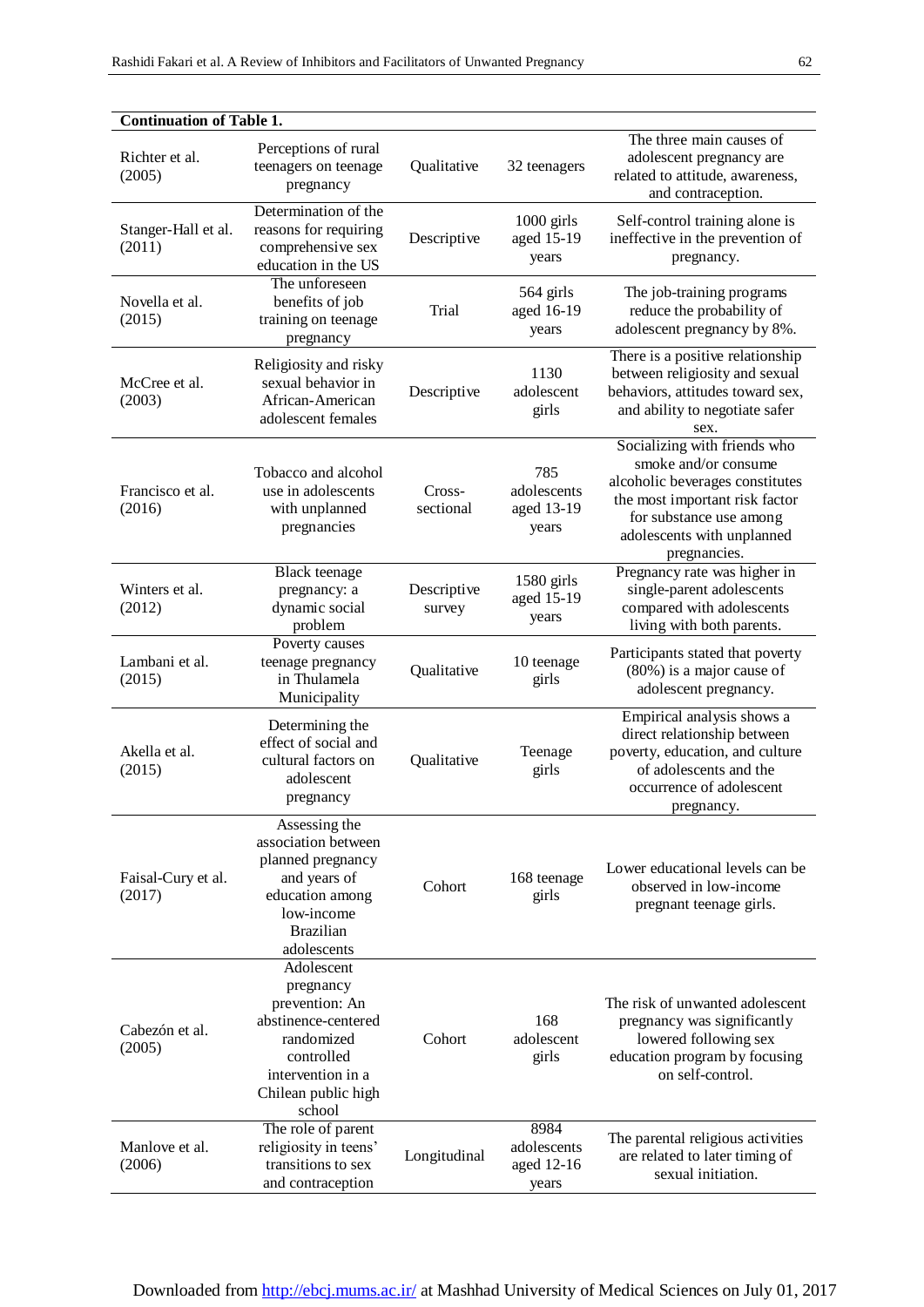| <b>Continuation of Table 1.</b> |                                                                                                                                                    |                     |                             |                                                                                                                                                                                           |  |
|---------------------------------|----------------------------------------------------------------------------------------------------------------------------------------------------|---------------------|-----------------------------|-------------------------------------------------------------------------------------------------------------------------------------------------------------------------------------------|--|
| Amoran et al.<br>(2012)         | A comparative<br>analysis of<br>predictors of<br>teenage pregnancy<br>and its prevention in<br>a rural town in<br>Western Nigeria                  | Cross-<br>sectional | 225<br>adolescents          | Occupation in an organization<br>protects adolescents against<br>pregnancy when they are<br>increasingly exposed to early<br>pregnancy.                                                   |  |
| Nguyen et al.<br>(2016)         | Prevalence and<br>factors associated<br>with teen pregnancy<br>in vietnam: results<br>from two national<br>surveys                                 | Surveying           | 2325<br>adolescent<br>girls | The use of Internet significantly<br>increases the incidence of<br>adolescent pregnancy.                                                                                                  |  |
| Chandra et al.<br>(2008)        | Determining the role<br>of watching sex on<br>television in<br>predicting teen<br>pregnancy                                                        | Longitudinal        |                             | Exposure to sexual content on<br>television predicted teen<br>pregnancy.                                                                                                                  |  |
| Gyan et al. (2013)              | Determining the<br>effects of teenage<br>pregnancy on the<br>educational<br>attainment of girls at<br>Chorkor, a suburb of<br>Accra                | Qualitative         | 55 students                 | Peer pressure is one of the main<br>causes of adolescent pregnancy.                                                                                                                       |  |
| Costa et al. (2014)             | Evaluation of<br>contraception<br>knowledge,<br>attitudes and<br>practices of<br>adolescents at risk<br>of pregnancy in<br>Northeastern Brazil     | Cross-<br>sectional | 570<br>adolescents          | The awareness about the use of<br>contraceptive methods is<br>limited.                                                                                                                    |  |
| Mushwana et al.<br>(2015)       | Study of factors<br>influencing the<br>adolescent<br>pregnancy rate in<br>the greater Giyani<br>Municipality,<br>Limpopo Province-<br>South Africa | Descriptive         | 147<br>adolescent<br>girls  | Variables such as inadequate<br>sexual knowledge (61%),<br>attitude towards sexual<br>intercourse (58.9%), and peer<br>pressure (56.3%) are effective<br>in increasing pregnancy rates.   |  |
| Ramathuba et al.<br>(2012)      | Assessment of<br>knowledge, attitudes<br>and practice of<br>secondary school<br>girls in preventing<br>pregnancy                                   | Qualitative         | 273<br>adolescent<br>girls  | Fear of parental reaction to<br>contraceptives, poor<br>contraception training, and<br>lack of counseling in this<br>regard were the main reasons<br>of failure to use<br>contraceptives. |  |
| Salas-Wright et al.<br>(2015)   | Studying the role<br>of substance use<br>and teen<br>pregnancy in the<br><b>United States</b>                                                      | Surveying           | 97850<br>adolescents        | Pregnant adolescents were<br>significantly more experienced<br>in the use of drugs, hashish, and<br>alcohol.                                                                              |  |
| Panova et al.<br>(2016)         | Detection of factors<br>associated with<br>unwanted<br>pregnancy among<br>adolescents in<br>Russia                                                 | Cross-<br>sectional | 145<br>adolescent<br>girls  | Alcohol consumption is directly<br>related to adolescent pregnancy<br>and pregnant adolescents prefer<br>to use stronger alcoholic<br>beverages.                                          |  |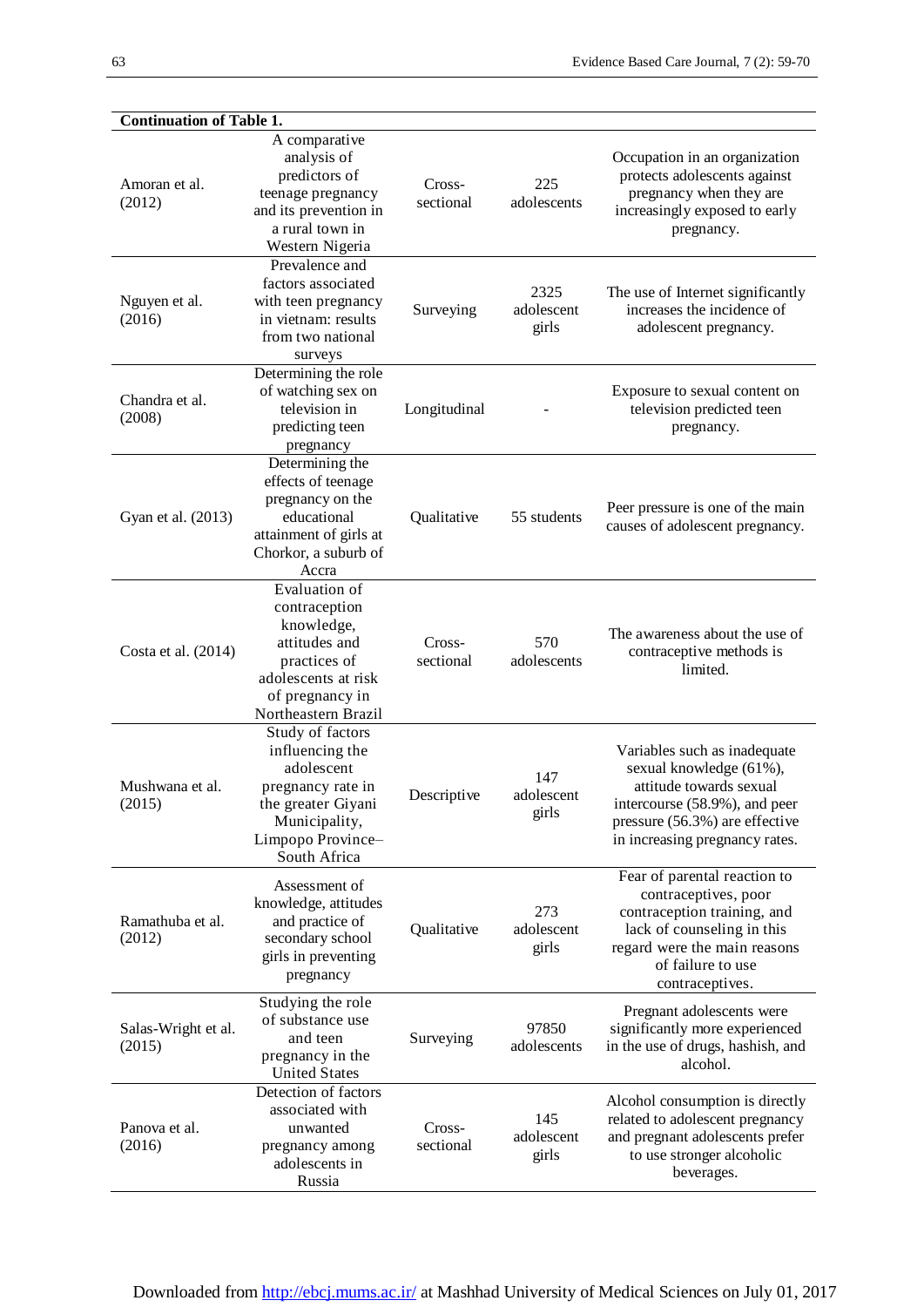| <b>Continuation of Table 1.</b> |                                                                                                                                                                                           |                     |                                                                                |                                                                                                                                                                                          |
|---------------------------------|-------------------------------------------------------------------------------------------------------------------------------------------------------------------------------------------|---------------------|--------------------------------------------------------------------------------|------------------------------------------------------------------------------------------------------------------------------------------------------------------------------------------|
| Christofides et al.<br>(2014)   | Determination of<br>risk factors for<br>unplanned and<br>unwanted teenage<br>pregnancies<br>occurring over two<br>years of follow-up<br>among a cohort of<br>young South African<br>women | Cohort              | 922<br>adolescent<br>girls aged<br>$15-18$ years                               | Teenage girls who experienced<br>physical violence were more<br>likely to have unwanted<br>pregnancy.                                                                                    |
| Anand et al.<br>(2016)          | Intimate partner<br>violence and<br>unintended<br>pregnancy among<br>adolescent and<br>young adult married<br>women in south asia                                                         | Cross-<br>sectional | 9788<br>Indians, 934<br>Bangladeshis<br>and 574<br>women aged<br>$15-24$ years | The first sexual intercourse of<br>adolescents occurred by force<br>and coercion, and then they<br>voluntarily entered into sexual<br>relations.                                         |
| Lederman et al.<br>(2008)       | The role of parent-<br>adolescent<br>relationship<br>education (PARE):<br>Program delivery to<br>reduce risks for<br>adolescent<br>pregnancy and STDs                                     | Trial               | $192$ high<br>school girls<br>together with<br>their parents<br>in Texas       | Programs on contraception and<br>increasing self-control of<br>teenagers significantly increase<br>their knowledge about<br>preventing and improving<br>resistance to stress during sex. |

# *Inhibitors*

#### *1- Abstinence*

Abstinence is sexual inhibition due to moral, religious, legal, and health reasons, which is considered as one of the inhibitors of high-risk sexual relations and their associated outcomes (22). The findings of a study by Stanger-Hall et al. (2011) across 48 states in the USA showed that the abstinence education alone, as a governmental policy, was ineffective in adolescent pregnancy prevention and suggested including sex and sexual diseases education into the high school biology courses to lower the rate of adolescent pregnancy. Abstinence education along with education on sexual activity and sexually transmitted diseases had a greater effect on reducing fertility and birth rates compared to the abstinence education alone (22). The results of a study by Cabezón et al. (2005) demonstrated that the risk of unwanted adolescent pregnancy had diminished following sex education by focusing on abstinence (23).

# *2- Religious beliefs*

Religious beliefs are of the key factors inhibiting high-risk sexual activity and its consequences. McCree et al. (2003) reported that religious adolescents had a higher self-efficacy in their relationships. These adolescents began to have sex in older ages and chose only one sexual partner. Moreover, these adolescents refused high-risk sexual relationships and had a more positive attitude toward the use of contraceptive methods (24). Manlove et al. (2006) indicated that parental religious activities were related to later timing of sexual initiation, suggesting an important dimension of family that can improve reproductive health outcomes in children. However, they reported no relationship between family religiosity and improved contraceptives use (25).

#### *3- Adolescent employment program*

One of the inhibitors of high-risk behaviors and pregnancy is the employment of adolescents. The results of Novella et al. (2015) highlighted that employment programs and the focus on professional skills training for adolescent girls aged 16-19 had a positive effect on reducing fertility rate and improving their occupational status (26). The results of Amoran et al. (2012) showed that employment in an organization protects adolescents against pregnancy when they are increasingly exposed to early pregnancy (27).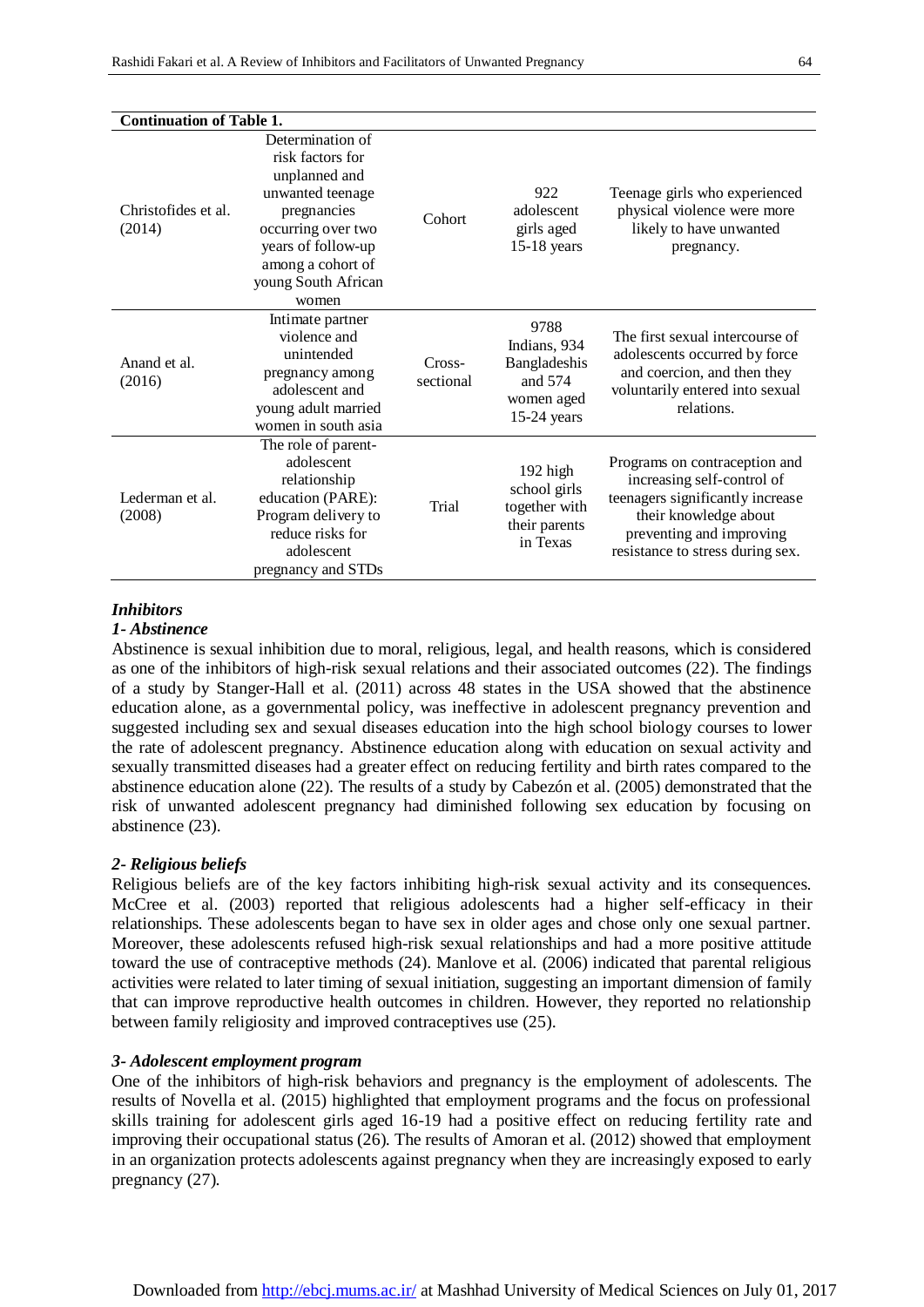#### *4- Parent-adolescent relationship*

Effective parent-adolescent relationship is one of the factors inhibiting unwanted adolescent pregnancy. Parental rules and control can enhance knowledge and resistance in adolescents at times of pressure for having sex. The study by Lederman et al. (2008) underscored the important role of the Parent-Adolescent Relationship Education (PARE) program in diminishing adolescent pregnancies. Strengthening family bonds and increasing sex education contributed to preventing unwanted pregnancy (28). The results of Moni et al. (2013) in a study on unmarried teenage girls in India presented that lack of parental control, family conflicts, and poor intra-family relationships were significant predictors of unmarried adolescent pregnancy (29).

#### *Facilitators*

#### *1- Pornography on the Internet and media*

Increased Internet access and watching romantic and pornographic movies are some of the causes of unwanted adolescent pregnancy. Nguyen et al. (2016) showed that the use of Internet was significantly associated with the incidence of pregnancy in adolescents (30). Meddinus et al. (2007) found that pornography (misleading sexually explicit images) is one of the factors influencing adolescent pregnancy (31). In a study by Thobejane in 2015 on adolescent pregnancy, it was found that about 80% of adolescents blamed the media for their pregnancy as they spent most of their time watching pornographic movies (32). Chandra et al. (2008) found that exposure to sexual contents on television predicted teen pregnancy. Further, adolescents exposed to high levels of sexual content on television (90th percentile) were twice as likely to experience pregnancy in the subsequent 3 years, compared to teens with lower levels of exposure (10th percentile) (33).

#### *2- Peer pressure*

During adolescence, friends and peers become more significant as part of the identity of adolescents is formed in the peer group. Thus, peer pressure is one of the factors affecting adolescent unwanted pregnancy. Thobejane in 2015 examined the factors influencing adolescent pregnancy in South Africa, they revealed that many adolescents are affected by their peers in the early reproductive age (32). Gyan et al. (2013) examined 55 students from Ghana and found peer pressure as one of the main causes of adolescent pregnancy (34). Osaikhuwuomwan et al. (2013) pinpointed that peer pressure in 71.8% of cases was the reason for unwanted adolescent pregnancy (35).

#### *3- Lack of knowledge and information*

The lack of awareness of adolescents regarding their reproductive system, sexual health, and contraceptive methods could result in unwanted pregnancy and its related consequences. Lack of adequate knowledge and information on contraceptive methods and physiology of pregnancy were some of the causes of unwanted adolescent pregnancy.

#### *3-1- Contraceptive methods*

Costa et al. (2013) stated that limited awareness and negative attitude of adolescents towards the use of contraceptives pose them to a higher risk of pregnancy (36). Richter et al. (2015) reported that misconceptions about contraception are still evident in many adolescents. They also reported that adolescents' awareness regarding contraceptive methods was low (37). Mushwana et al. (2015) determined the factors affecting adolescent pregnancy in South Africa. In a study of 147 teenage girls, they noted that there is a shortage of health services (6). Ramathuba et al. (2012) expressed that many adolescents have no information on contraceptive methods, intrauterine contraceptive devices, and female condoms. Fear of parental reaction to the use of contraceptives, poor contraception education, and lack of counseling in this regard were identified as the main causes of non-use of contraceptives (38).

#### *3-2- Physiology of pregnancy*

Mushwana et al. (2015) reported that about 61% of cases found insufficient sexual information to be the reason for heightened pregnancy rates (6). Richter et al. (2015) ascribed that limited knowledge of adolescents was associated with unwanted pregnancy, and misconceptions about sex are still evident in many adolescents. Their results also showed that adolescents had meager knowledge on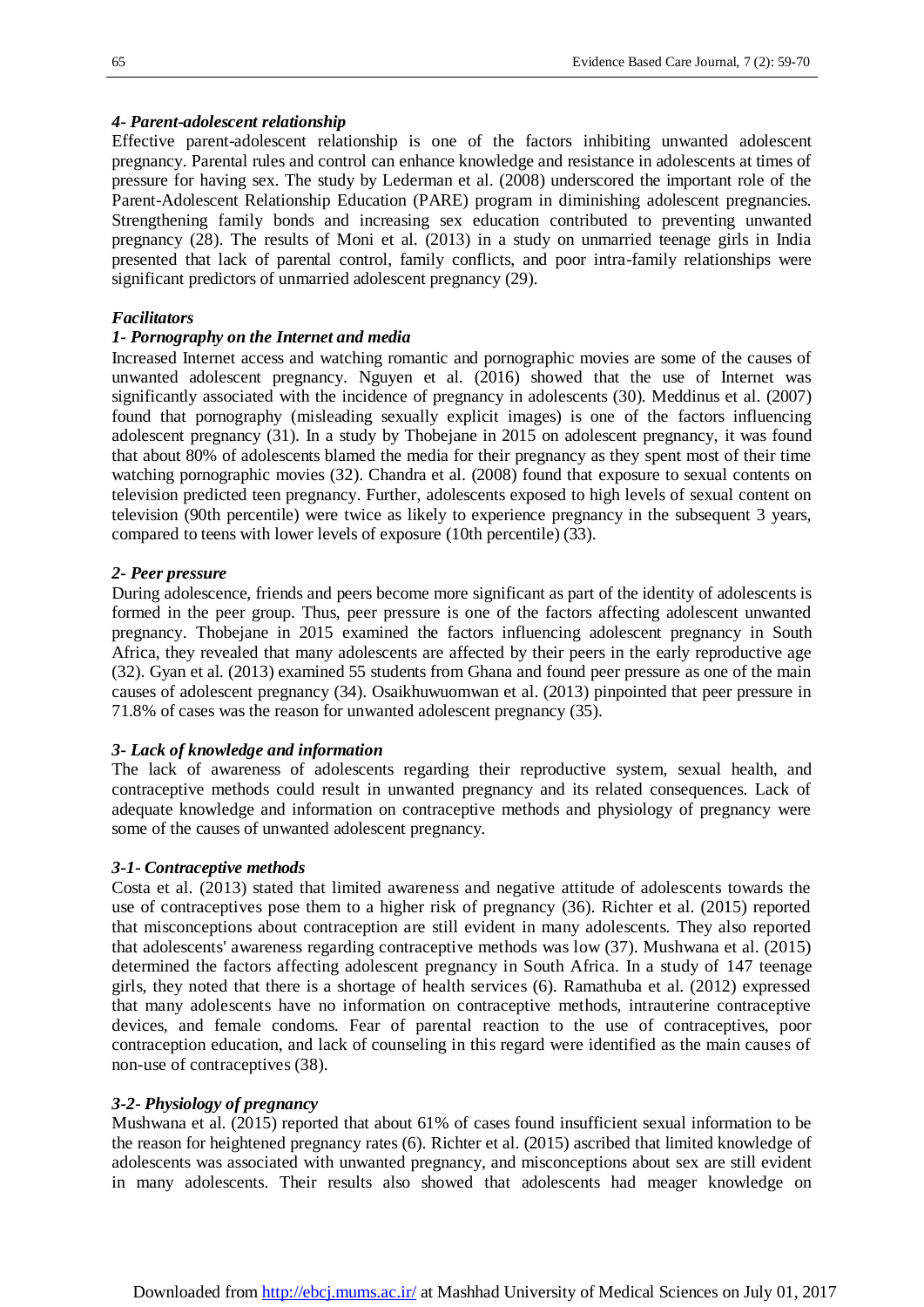the physiology of pregnancy and contraception and that they were misled easily by their sexual partners (37).

#### *4- Drug and alcohol abuse*

The rate of abusing drugs, alcohol, tobacco, marijuana, or other substances was higher in adolescents with unwanted pregnancy. In a study by Francisco et al (2016), the prevalence rates of smoking and alcohol consumption were respectively 21.2% and 41.5% in adolescents with unwanted pregnancy; 57.4% of them used cigarettes and 77.5% consumed alcohol at home. About 80.3% of adolescents with unwanted pregnancy had friends who smoked and 90.6% had friends who consumed alcoholic beverages. The friends who smoke or use alcoholic drinks are pivotal risk factors for substance abuse in adolescents with unwanted pregnancies (39). Salas-Wright et al. (2015) exhibited that pregnant adolescents had significantly more experience of abusing drugs, such as hashish, and alcohol (40). Panova et al. (2016) found a direct relationship between alcohol consumption and adolescent pregnancy and reported that pregnant adolescents preferred to consume stronger alcoholic beverages (41).

#### *5- Violence*

Violence during sexual intercourse was one of the facilitators of unwanted adolescent pregnancy. Christofides et al. (2014) stated that unwanted pregnancy was more evident in teenage girls experiencing physical violence (42). Anand et al. (2016) found that the first sexual intercourse of some adolescents occurs by force and coercion and then adolescents voluntarily enter sex activities (43).

#### *6- Fashion in clothing*

Mashau et al. (2011) stated that increased rate of premarital sex is one of the causes of elevated rate of unwanted adolescent pregnancy, and adherence to fashion in clothing is one of the effective factors in premarital sex (44).

## *7- Family structure*

Poor family structure plays a facilitating role in unwanted adolescent pregnancy. Single-parent families with broken or damaged structure experience numerous challenges. In these families, poor support and inadequate supervision lead the teenager to high-risk behaviors, such as unsafe sexual behavior (45, 46). Izugbara in 2015 showed that there is often more access to health services and emergency health services in families where adolescents live with both parents; as a result, the rate of unwanted adolescent pregnancy in these families is lower. In addition, the age and gender of heads of families are effective factors in unwanted adolescent pregnancy. This phenomenon is less likely to be observed in households where a woman is the head of the family. Moreover, the prevalence of unwanted pregnancy in adolescent girls from families with older heads is lower compared to younger families (47). Winters et al. (2012) demonstrated that adolescent pregnancies were more common in single-parent families compared to adolescents living with both parents (48).

#### *8- Economic and income status*

Poverty and low income are direct and indirect facilitators of unwanted adolescent pregnancy. Lambani et al. (2015) argued that poverty is responsible for 80% of unwanted adolescent pregnancies (49). Akella et al. (2015) drew a direct relationship between teenage pregnancy and poverty (50). In a cohort study by Faisal-Cury et al. (2017) in Sao Paulo, Brazil, the results showed that pregnancy in low-income girls was associated with low educational levels (51).

### **Discussion**

The present review was conducted to explore the inhibitors and facilitators of unwanted pregnancy in Iran and across the globe. In sum, the results of studies on inhibitors suggested that parental behaviors and lifestyle, parent-adolescent relationship, and reinforced family interactions in the field of sexual education lead to increased adolescent contraception knowledge and improvement of resistance against pressure to sex (28). Adolescent pregnancy was often linked with unemployment and low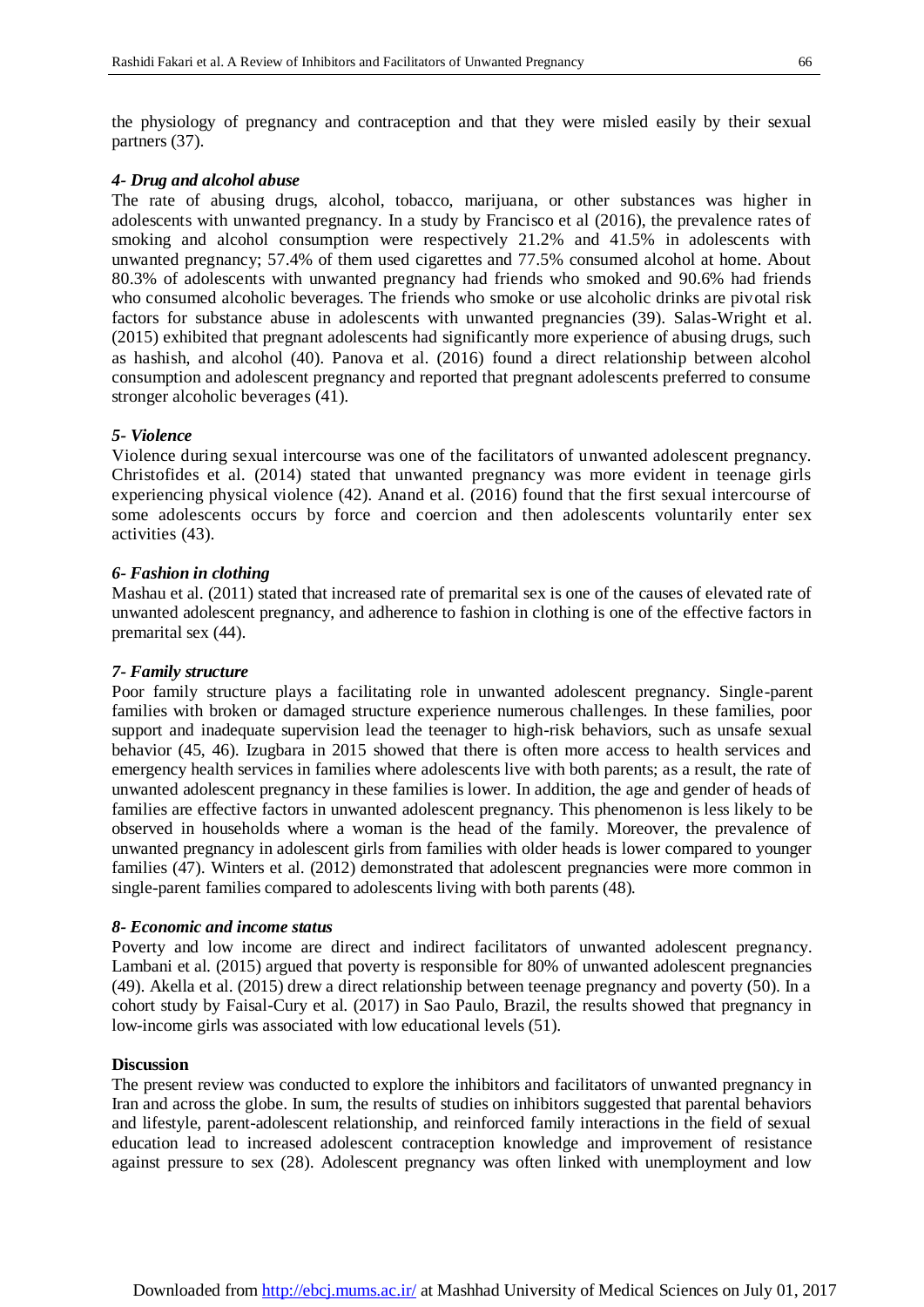income. The pregnant adolescents have lower education because of school dropout, which increases the likelihood of poverty.

Adolescent mothers usually belong to poor families, and their children are more likely to become pregnant when they become adolescents, and their children will also be poor in the future, and this cycle of poverty will be repeated in future generations (52). Religious beliefs are one of the most important factors preventing social deviation. However, religion forms identities and affects values and relationships. Religion prohibits any premarital sex and lays down specific moral rules for abstinence (24, 25). Adolescent girls and boys may be exposed to harms such as unwanted pregnancy, sexually transmitted diseases, and sexual assault; thus, religions prohibit any premarital sex (22). In the present age, the gap between maturity and marriage has broadened with lowered puberty age and increased age of marriage. Within this period, sexuality is potent, thereby increasing the likelihood of premarital sex (9). The incidence of sexual relations among adolescents and premarital sex give rise to challenges such as unwanted pregnancy (5, 9, 24).

Abstinence plays a major role in preventing unwanted adolescent pregnancy. Abstinence is the power of sexual inhibition. Abstinence prevents high-risk sexual relationships due to moral, religious, legal, and health reasons, resulting in lower adolescent pregnancies (22). Job training in adolescents is another significant factor in preventing unwanted adolescent pregnancy. The focus on professional skills training for adolescent girls has positive effects for reducing reproduction rate (26, 27).

Some facilitators of unwanted adolescent pregnancy include screening pornography on the Internet and media, peer pressure, lack of knowledge and information regarding contraception and the physiology of pregnancy, drug and alcohol abuse, violence, and fashion in clothing.

Pornography on the Internet and media is one of the facilitators of unwanted adolescent pregnancy.

Recent advances in information technology have changed the attitudes of adolescents toward sexuality. Most of the sexual messages are exchanged using information technology, through text or video messages and social networks, which put adolescents at risk of early sexual activity and unwanted pregnancy. Nowadays, the available portable electronic devices allow adolescents to have prompt and easy access to any information. Moreover, the increase in access to the Internet by adolescents has increased the opportunities for learning about sexual issues and has led to the growth of unrealistic sexual values and beliefs, as well as increased sexually aggressive behaviors and sexual violence (53, 54). Adolescents are able to listen to music, watch TV, and have online chat simultaneously. Uncontrolled surfing on the Internet facilitates screening of online pornography. The Internet, therefore, imposes serious harms to adolescent lifestyles, as some adolescents bombarded by pornography tend to experience and practice these movements in their real life (44). The adolescents using pornography have lower levels of social and emotional integration and are more prone towards delinquency and behavioral problems; further, symptoms of depression are more prevalent among them. The overuse of the Internet has isolated people from societies, real communication, and social interactions; this problem has dominated the lives of individuals, leading to loneliness and eventually depression (54).

Peer pressure is another facilitators of unwanted adolescent pregnancy. During adolescence, friends and peers become more significant. Part of the adolescent identity is formed in peer groups. Peer groups influence adolescents in areas such as smoking, alcohol abuse, and unsafe sexual relationships. In peer groups, adolescents who have no premarital sex are thought to be stupid, spoiled, and disgusting; therefore, as soon as possible, the adolescents seek sexual intercourse that poses them at risk of unwanted pregnancy (7, 55, 56).

Insufficient knowledge is another facilitator of unwanted adolescent pregnancy. If adolescents become aware of their reproductive system, sexual health, and contraceptive methods, they can prevent unwanted pregnancy and sexually transmitted diseases (22). In adolescence, physical and mental changes lead to curiosity about sexual intercourse. Drug and alcohol abuse in adolescents predispose them toward unwanted pregnancy. The adolescents abusing drugs, alcohol, tobacco, marijuana, or other substances are at higher risk of unwanted pregnancy (57). Girls addicted to heroin usually become prostitutes to pay for their substances, which exposes them to unwanted pregnancy (52).

The strength of this study was examining the results of various studies (both qualitative and quantitative), and the limitation of this study was the lack of access to studies in other languages (except for Persian and English).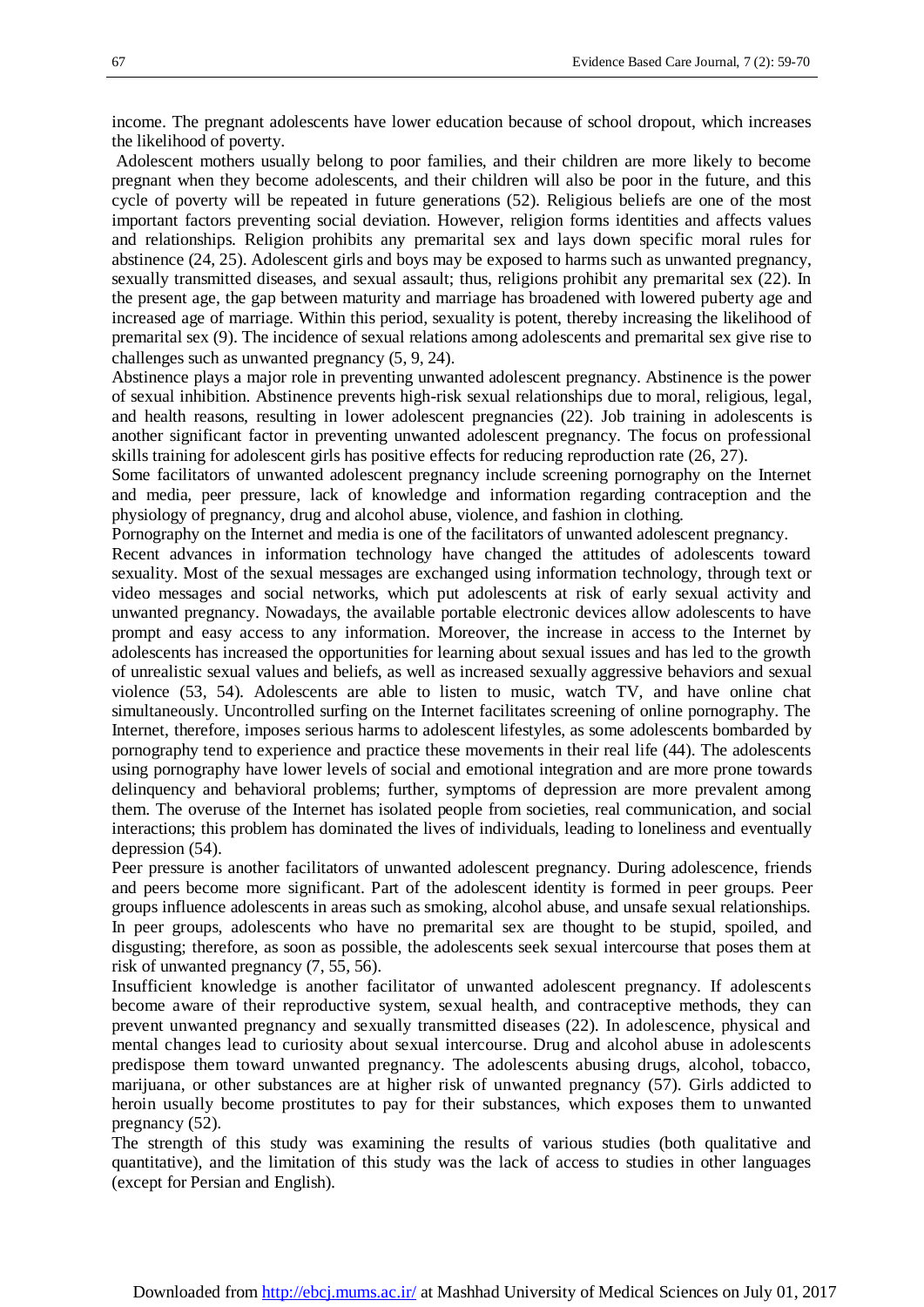#### **Implications for Practice**

The findings of this review revealed that more studies were conducted to investigate facilitators of unwanted adolescent pregnancy in comparison to inhibitors. The lack of sufficient knowledge and information in adolescents plays a major role in unwanted adolescent pregnancy. However, a definitive judgment on the contribution of each factor to unwanted adolescent pregnancy requires further detailed studies. The results of this review are applicable in policymaking, planning, and formulating strategies and programs to empower and change the behaviors of adolescents and strengthen the inhibitors and prevent the facilitators of unwanted adolescent pregnancy. Additionally, these findings might be used in the area of the attitude and method of controlling the challenges of reproductive and sexual health of adolescents in accordance with the existing culture. We recommend performing a more extensive review without restricting the language in search of studies related to this issue to determine the contribution of each factor to unwanted adolescent pregnancy.

#### **Acknowledgments**

This article was derived from a research project approved by the Obstetrics and Reproductive Health Research Center with the ethical code of IR.SBMU.PHNM.1396.795. Hereby, the authors appreciate the cooperation and assistance of the officials of school of Nursing and Midwifery, library and computer ward at Shahid Beheshti University of Medical Sciences, as well as the Obstetrics and Reproductive Health Research Center.

#### **Conflict of interest**

The authors declare no conflicts of interest.

#### **References**

- 1. Hamilton BE, Martin JA, Osterman MJ, Curtin SC. Births: final data for 2014. Hyattsville, MD: National Center for Health Statistics; 2015.
- 2. Diop NJ, Bathidja H, Touré ID, Dieng T, Mané B, RamaRao S, et al. Improving the reproductive health of adolescents in Senegal. Washington, DC: Frontiers Reproductive Health Program; 2004.
- 3. Rotheram-Borus MJ, Miller S, Koopman C, Haignere C, Selfridge C. Adolescents living safely: AIDS awareness, attitudes, and actions. New York: HIV Center for Clinical and Behavioral Studies; 2002.
- 4. Roy S, Roy S, Rangari K. Comprehensive health care including sexual and reproductive health of adolescents and youths is of vital importance to the nation. Health Popul Perspect Issues. 2007;30(4):243-67.
- 5. Bahrami N, Simbar M, Soleimani MA. Sexual health challenges of adolescents in Iran: a review article. J Sch Public Health Instit Public Health Res. 2013;10(4):1-16.
- 6. Mushwana L, Monareng L, Richter S, Muller H. Factors influencing the adolescent pregnancy rate in the greater Giyani Municipality, Limpopo Province–South Africa. Int J Africa Nurs Sci. 2015;2:10-8.
- 7. Gouws E, Kruger N, Kruger S, Snyman D. The adolescent. [New Hampshire, US:](https://www.google.com/search?q=Portsmouth,+New+Hampshire&stick=H4sIAAAAAAAAAOPgE-LUz9U3SCkxMU5R4gAx85KqCrSMMsqt9JPzc3JSk0sy8_P084vSE_MyqxJBnGKrjNTElMLSxKKS1KJihZz8ZLAwADZ7iOtLAAAA&sa=X&ved=0ahUKEwij1tvh_9rVAhUBUhQKHUn_ANoQmxMIqwEoATAT) Heinemann; 2008.
- 8. Shaffer DR, Kipp K. Developmental psychology: childhood and adolescence. [Massachusetts:](https://www.google.com/search?q=Boston&stick=H4sIAAAAAAAAAOPgE-LSz9U3MM6oSsrOUOIAsQ2TK-K1tLKTrfTzi9IT8zKrEksy8_NQOFYZqYkphaWJRSWpRcUALCGA5kQAAAA&sa=X&ved=0ahUKEwjOtK-FgNvVAhWLvRQKHWLqDkIQmxMIlAEoATAP) Cengage Learning; 2013.
- 9. Mirzaii Najmabadi K, Babazadeh R, Shariati M, Mosavi SA. Iranian adolescent girls and sexual and reproductive health information and services: a qualitative study. Iran J Obstet Gynecol Infertil. 2014;17(92):9-18 (Persian).
- 10. World Health Organization. Adolescent pregnancy: factsheet NO 364. Geneva: World Health Organization; 2014.
- 11. World Health Organization. Family planning evidence brief: reducing early and unintended pregnancies among adolescents. Geneva: World Health Organization; 2017.
- 12. Mulugeta Y, Berhane Y. Factors associated with pre-marital sexual debut among unmarried high school female students in bahir Dar town, Ethiopia: cross-sectional study. Reprod Health. 2014;11(1):40.
- 13. Mu Y. Reducing unintended teen pregnancy in China: collaboration between government,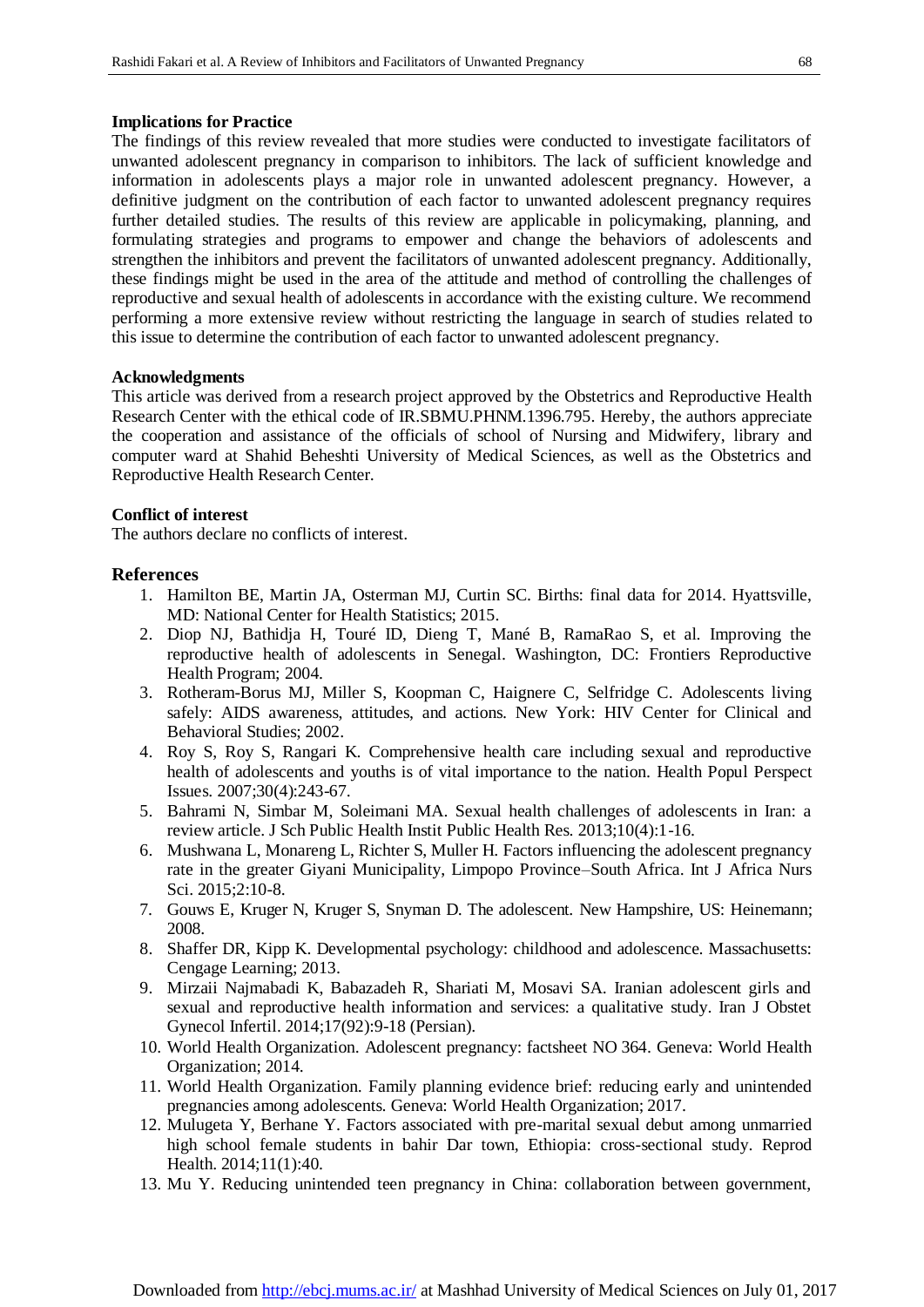schools and aid centres. Sweden: Centre for East and South-East Asian Studies, Lund University; 2015.

- 14. Hoffman S. Counting it up: the public costs of teen childbearing. Washington, DC: National Campaign to Prevent Teen and Unplanned Pregnancy; 2011.
- 15. Bahadoran P, Amini R, Amini Y, Jafarpour M, Hematian A. Social, economical and health outcomes of pregnancy in young adults: a review article. Sci J Ilam Univ Med Sci. 2014;22(3):34-40 (Persian).
- 16. Goossens G, Kadji C, Delvenne V. Teenage pregnancy: a psychopathological risk for mothers and babies. Psychiatr Danub. 2015;27(1):499-503.
- 17. Domenico DM, Jones KH. Adolescent pregnancy in America: causes and responses. J Vocat Special Needs Educ. 2007;30(1):4-12.
- 18. Jolly M, Sebire N, Harris J, Robinson S, Regan L. Obstetric risks of pregnancy in women less than 18 years old. Obstet Gynecol. 2000;96(6):962-6.
- 19. Hoffman S. Counting it up: the public costs of teen childbearing. Washington, DC: National Campaign to Prevent Teen and Unplanned Pregnancy; 2011.
- 20. Zendehtalab HR. The effect of a program designed based on Precede-Proceed model on adolescents' mental health and their parents' participation. Evid Based Care. 2012;2(1):45-54 (Persian).
- 21. Soleimaninia L, Jazayeri AR, Mohamad KP. The role of positive and negative mental health in adolescent's health risk behaviors. Soc Welfare. 2006;5(19):75-90 (Persian).
- 22. Stanger-Hall KF, Hall DW. Abstinence-only education and teen pregnancy rates: why we need comprehensive sex education in the US. PLoS One. 2011;6(10):e24658.
- 23. Cabezón C, Vigil P, Rojas l, Leiva M, Riquelme R, Aranda W, et al. Adolescent pregnancy prevention: An abstinence-centered randomized controlled intervention in a Chilean public high school. J Adolesc Health. 2005;36(1):64-9.
- 24. McCree DH, Wingood GM, DiClemente R, Davies S, Harrington KF. Religiosity and risky sexual behavior in African-American adolescent females. J Adolesc Health. 2003;33(1):2-8.
- 25. Manlove JS, Terry-Humen E, Ikramullah EN, Moore KA. The role of parent religiosity in teens' transitions to sex and contraception. J Adolesc Health. 2006;39(4):578-87.
- 26. Novella R, Ripani L. Are you (not) expecting? The unforeseen benefits of job training on teenage pregnancy. IZA J Labor Dev. 2016;5(1):19.
- 27. Amoran OE. A comparative analysis of predictors of teenage pregnancy and its prevention in a rural town in Western Nigeria. Int J Equity Health. 2012;11:37.
- 28. Lederman RP, Chan W, Roberts-Gray C. Parent-adolescent relationship education (PARE): program delivery to reduce risks for adolescent pregnancy and STDs. Behav Med. 2008;33(4):137-43.
- 29. Moni SA, Nair M, Devi RS. Pregnancy among unmarried adolescents and young adults. J Obstet Gynecol India. 2013;63(1):49-54.
- 30. Nguyen H, Shiu C, Farber N. Prevalence and factors associated with teen pregnancy in vietnam: results from two national surveys. Societies. 2016;6(2):17.
- 31. Meddinus UV, Johnson TC. Factor of associated with unwanted pregnancy. New York: American Pregnancy Association; 2007. P. 15.
- 32. Thobejane TD. Factors contributing to teenage pregnancy in South Africa: the case of Matjitjileng Village. J Sociol Soc Anthropol. 2015;62(2):273-7.
- 33. Chandra A, Martino SC, Collins RL, Elliott MN, Berry SH, Kanouse DE, et al. Does watching sex on television predict teen pregnancy? Findings from a national longitudinal survey of youth. Pediatrics. 2008;122(5):1047-54.
- 34. Gyan C. The effects of teenage pregnancy on the educational attainment of girls at Chorkor, a suburb of Accra. J Educ Soc Res. 2013;3(3):53.
- 35. Osaikhuwuomwan JA, Osemwenkha AP. Adolescents' perspective regarding adolescent pregnancy, sexuality and contraception. Asian Pacific J Reprod. 2013;2(1):58-62.
- 36. Costa GP, Costa GP, de Paula Farias M, de Araújo AC. Contraception knowledge, attitudes and practices of adolescents at risk of pregnancy in Northeastern Brazil. Open J Obstet Gynecol. 2014;4(6):300.
- 37. Richter MS, Mlambo G. Perceptions of rural teenagers on teenage pregnancy. Health SA